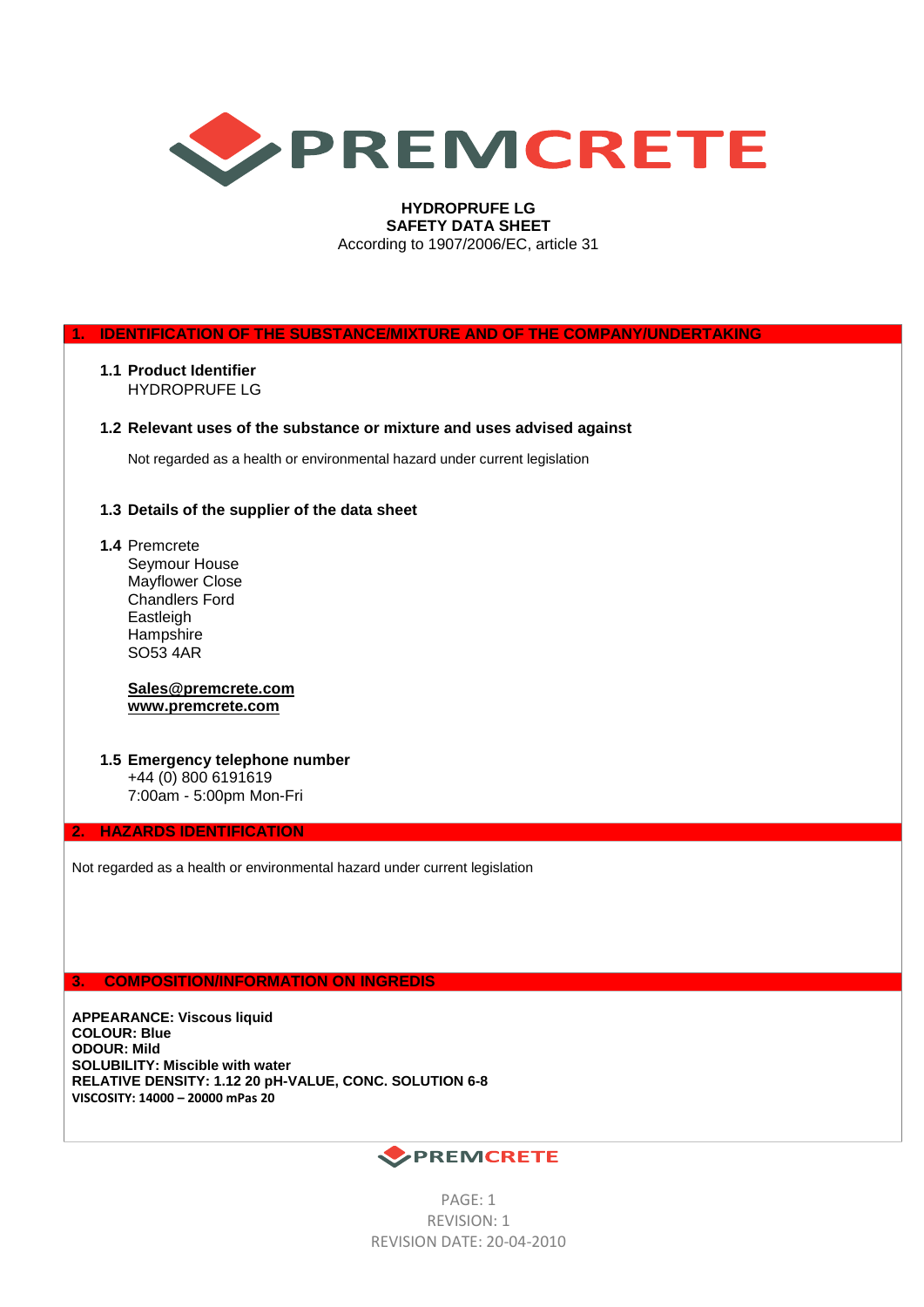## **4. FIRST AID MEASURES**

# **4.1 Description of first aid measures**

 **Inhalation:** Move the exposed person to fresh air. **Eye contact:** Rinse immediately with plenty of water for 15 minutes holding the eyelids open. **Skin contact:** Wash off immediately with plenty of soap and water. Remove contaminated clothing. **Ingestion Drink**: 1 to 2 glasses of water. DO NOT INDUCE VOMITING.

# **4.2 Most important symptoms and effects, both acute and delayed**

 **Inhalation**: Inhalation may cause coughing, tightness of the chest and irritation of the respiratory system.  **Eye contact**: May cause irritation to eyes. **Skin contact:** May cause irritation to skin. **Ingestion**: Ingestion may cause nausea and vomiting.

# **4.3 Indication of any immediate medical attention and special treatment needed**

**Inhalation:** Seek medical attention if irritation or symptoms persist. **Eye contact**: Seek medical attention if irritation or symptoms persist. **Skin contact:** Seek medical attention if irritation or symptoms persist. **Ingestion:** If you feel unwell, seek medical advice (show the label where possible).

# **5 FIRE-FIGHTING MEASURES**

# **5.1 Extinguishing media**

 Use extinguishing media appropriate to the surrounding fire conditions. Carbon oxides. Dry chemical. Foam. Do NOT use water jet.

## **5.2 Special hazards arising from the substance or mixture**

Burning produces irritating, toxic and obnoxious fumes.

## **5.3 Advice for firefighters**

Wear self-contained breathing apparatus and protective clothing.

## **6 ACCIDENTAL RELEASE MEASURES**

## **6.1 Personal precautions, protective equipment and emergency procedures**

Wear suitable protective clothing. Transfer to suitable, labelled containers for disposal. Clean spillage area thoroughly with plenty of water.

### **6.2 Methods and material for containment and cleaning up**

 Transfer to suitable, labelled containers for disposal. Clean spillage area thoroughly with plenty of water. Absorb with noncombustible, absorbent material

## **6.3 Methods and material for containment and cleaning up**

 See section 8 for further information. See section 13 for further information.



PAGE: 2 REVISION: 1 REVISION DATE: 20-04-2010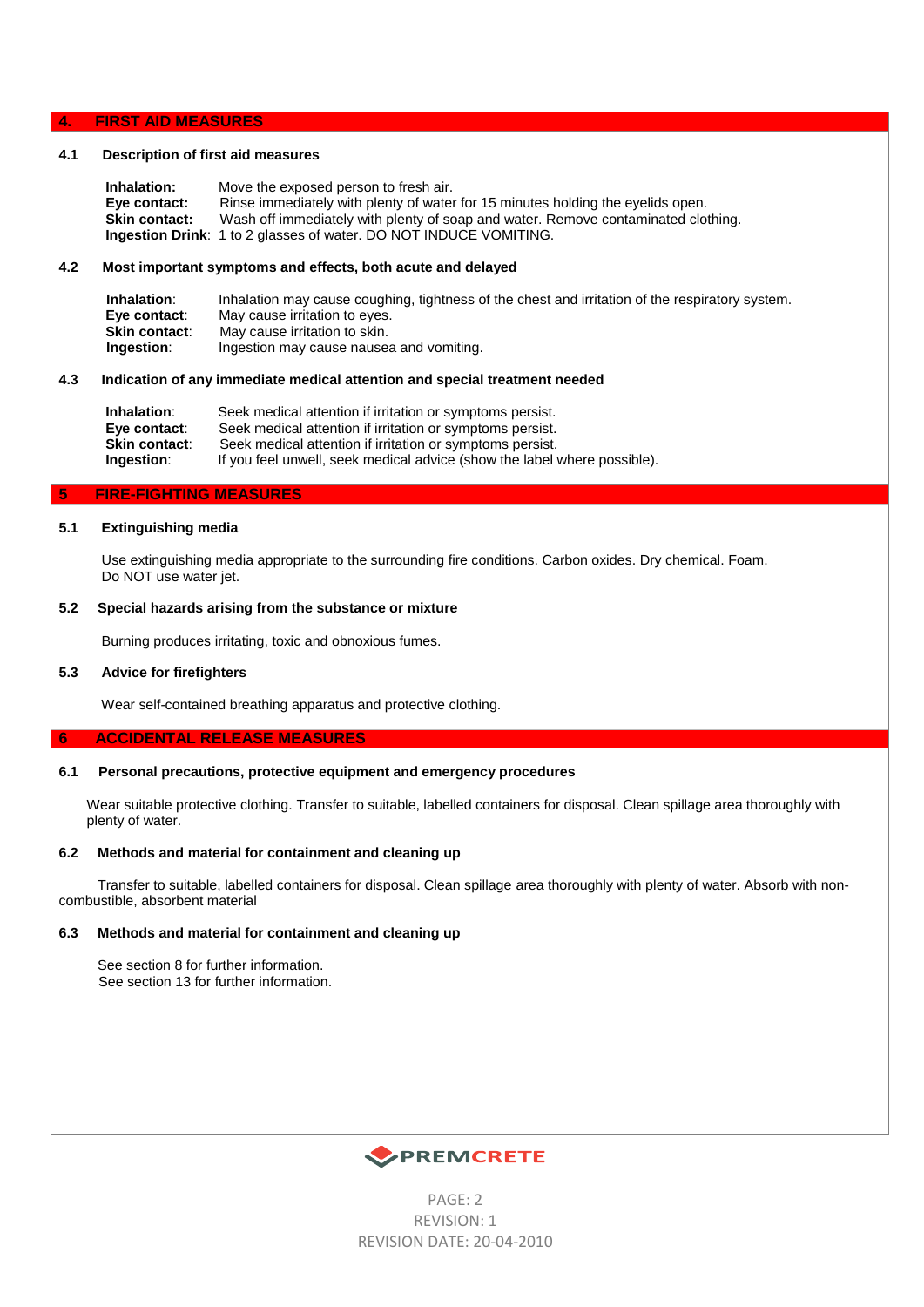## **7 HANDLING AND STORAGE**

# **7.1 Precautions for safe handling**

Ensure adequate ventilation of the working area. Avoid contact with eyes and skin. Adopt best Manual Handling considerations when handling, carrying and dispensing.

# **7.2 Conditions for safe storage including and incompatibilities**

Keep containers tightly closed. Keep in a cool, dry, well ventilated area. Store in correctly labelled containers.

## **7.3 Specific end use(s)**

See section 1.2. Relevant identified uses of the substance or mixture and uses advised against for further information.

# **8 EXPOSURE CONTROL/PERSONAL PROTECTION**

#### $8.1$ **8.1 Control Parameters**

 No exposure limit value known. If this product contains ingredients with exposure limits, personal, workplace atmosphere or biological monitoring may be required to determine the effectiveness of the ventilation or other control measures and/or the necessity to use respiratory protective equipment. Reference should be made to European Standard EN 689 for methods of the assessment of exposure by inhalation to chemical agents and national guidance documents for method for the determination of hazardous substances.

# **8.1.2 Exposure Limit Values**

No information available

# **8.2 Exposure Controls**

| Appropriate engineering controls  | Ensure adequate ventilation of the working area.                             |
|-----------------------------------|------------------------------------------------------------------------------|
| Individual protection measures    | Wear protective clothing.                                                    |
| Eye / face protection             | Approved safety goggles.                                                     |
| Skin protection - Hand protection | Butyl rubber gloves. Chemical resistant gloves. Polyvinyl chloride - PVC (). |
| <b>Skin protection - Other</b>    | Wear suitable protective clothing.                                           |
| <b>Respiratory protection</b>     | Wear suitable respiratory equipment when necessary.                          |
| Occupational exposure controls    | Keep away from food, drink and animal feeding stuffs.                        |



PAGE: 3 REVISION: 1 REVISION DATE: 20-04-2010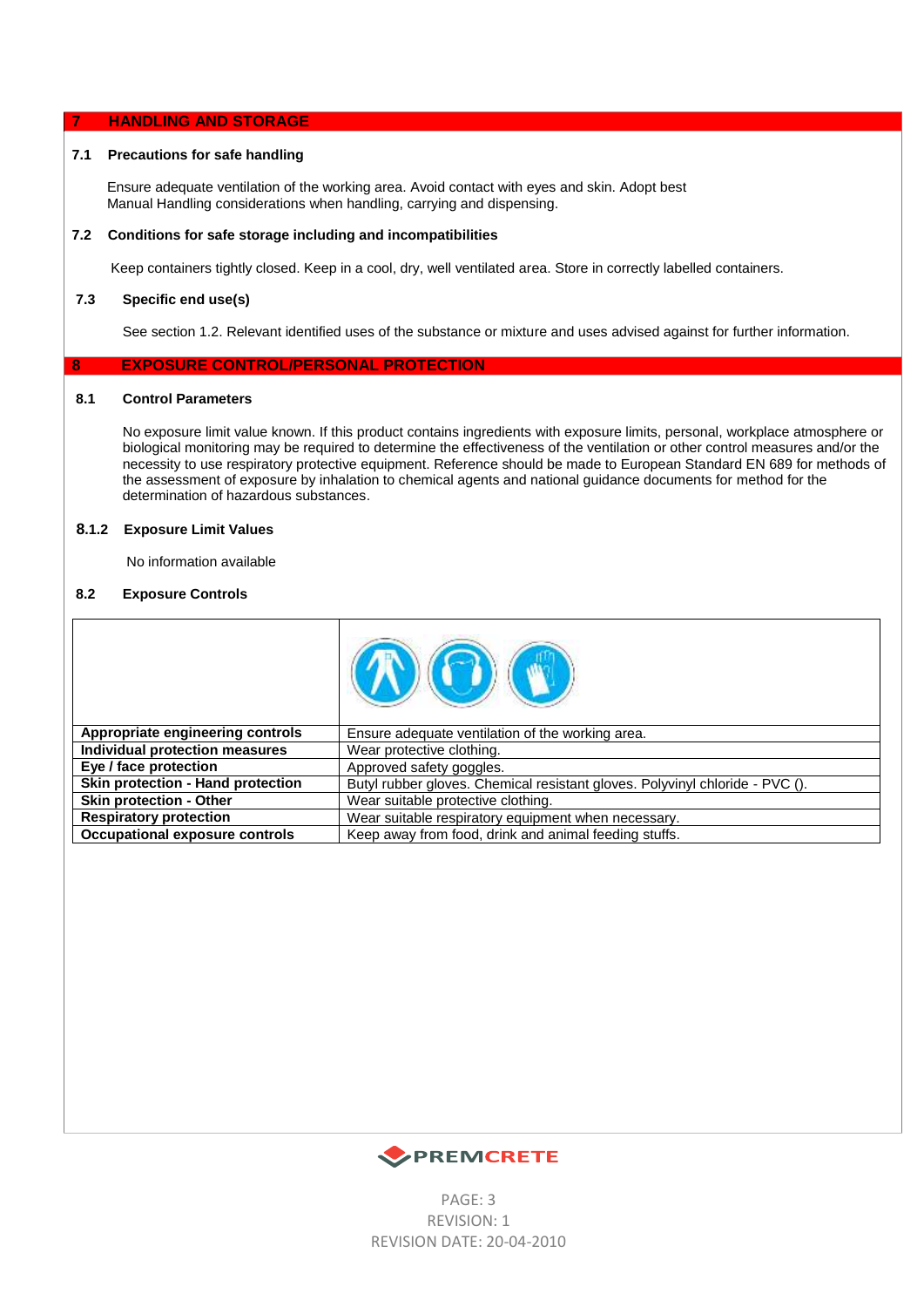# **9.1. Information on basic physical and chemical properties**

| <b>Appearance</b>                          | Liquid                    |
|--------------------------------------------|---------------------------|
| Colour                                     | Various                   |
| <b>Odour</b>                               | Slight                    |
| Ph                                         | $6-8$                     |
| <b>Melting point</b>                       | No data available         |
| <b>Freezing point</b>                      | No data available         |
| Initial boiling point                      | 100°C                     |
| <b>Flash point</b>                         | 130°C                     |
| <b>Evaporation rate</b>                    | No data available         |
| Flammability (solid, gas)                  | No data available         |
| <b>Upper Explosive Limit</b>               | No data available         |
| <b>Lower Explosive Limit</b>               | No data available         |
| Vapour pressure                            | No data available         |
| <b>Vapour density</b>                      | No data available         |
| <b>Relative density</b>                    | 1.13 (H20 = 1 $@$ 20 °C   |
| <b>Fat Solubility</b>                      | No data available         |
| <b>Partition Coefficient</b>               | No data available         |
| Autoignition temperature No data available |                           |
| <b>Viscosity</b>                           | 14000 - 2000mPas 20       |
| <b>Explosive properties</b>                | No data available         |
| <b>Oxidising properties</b>                | No data available         |
| <b>Solubility</b>                          | Slightly soluble in water |

# **9.2. Other information**

| Conductivity                        | No data available |
|-------------------------------------|-------------------|
| <b>Surface tension</b>              | No data available |
| Gas group                           | No data available |
| <b>Benzene Content</b>              | 0 %               |
| <b>Lead content</b>                 | 0 %               |
| VOC (Volatile organic<br>compounds) | 0 g/l             |

# **10 STABILITY AND REACTIVITY**

|       | 10.1. Reactivity                         | Stable under normal conditions.                                                             |
|-------|------------------------------------------|---------------------------------------------------------------------------------------------|
|       | 10.2. Chemical stability                 | Stable under normal conditions.                                                             |
|       | 10.3. Possibility of hazardous reactions | No data is available on this product.                                                       |
|       | 10.4. Conditions to avoid                | Strong Acids                                                                                |
| 10.5. | Incompatible materials                   | <b>Strong Acids</b>                                                                         |
|       |                                          | 10.6. Hazardous decomposition products Will not decompose if stored and used as recommended |
|       |                                          |                                                                                             |



PAGE: 4 REVISION: 1 REVISION DATE: 20-04-2010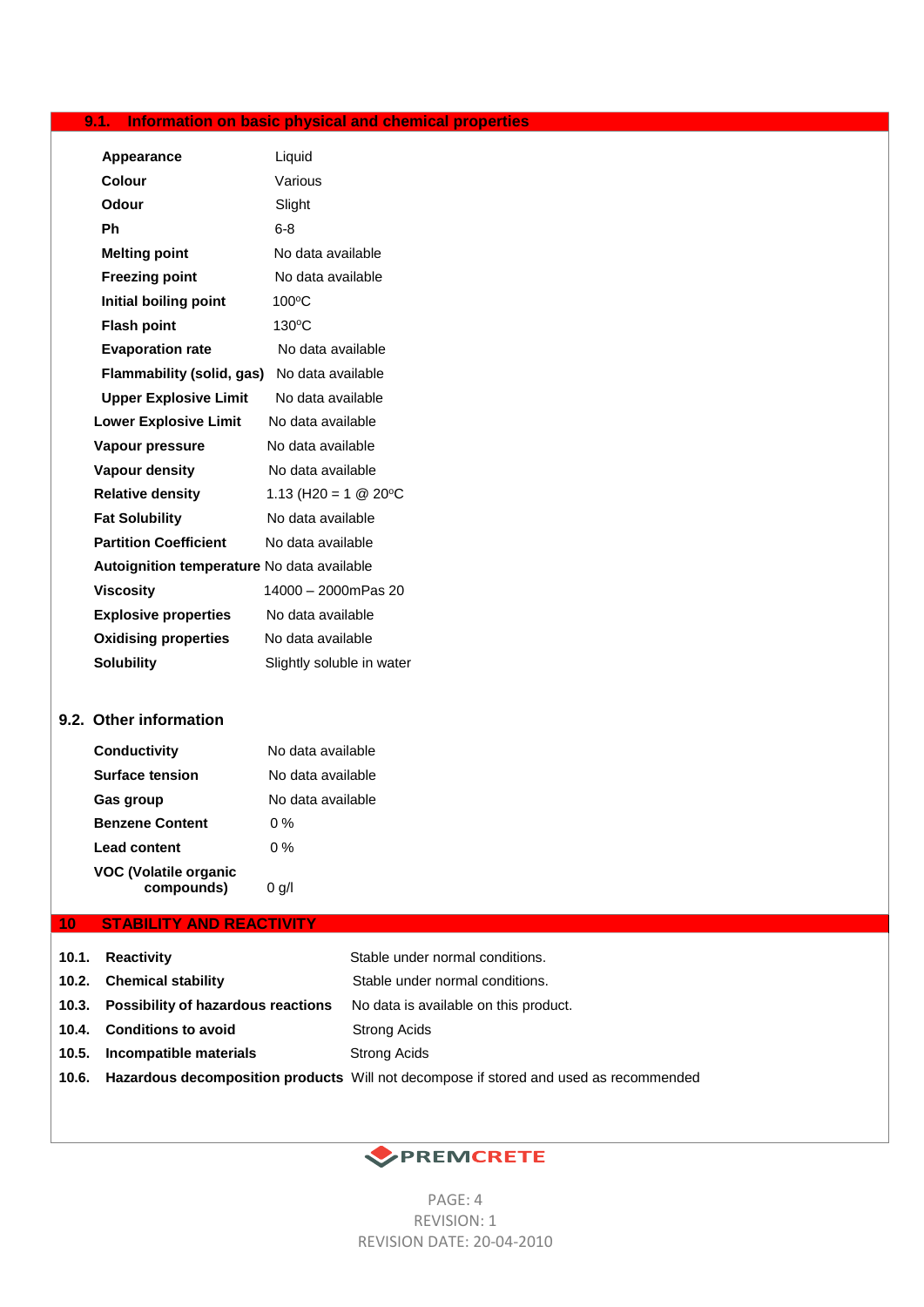|  | 11 |  | <b>INFORMATION</b> |
|--|----|--|--------------------|
|--|----|--|--------------------|

г

| 11.1.           | Information on toxicological effects                      |                                                                                                                                                                                                                                                                                                                                                                                                                                                                                                                                                                                                                                                                                                                                                                                                                                                                                                                                                                                                    |
|-----------------|-----------------------------------------------------------|----------------------------------------------------------------------------------------------------------------------------------------------------------------------------------------------------------------------------------------------------------------------------------------------------------------------------------------------------------------------------------------------------------------------------------------------------------------------------------------------------------------------------------------------------------------------------------------------------------------------------------------------------------------------------------------------------------------------------------------------------------------------------------------------------------------------------------------------------------------------------------------------------------------------------------------------------------------------------------------------------|
|                 | <b>Respiratory or skin sensitisation</b>                  | May cause sensitisation by skin contact. May cause discomfort if swallowed.                                                                                                                                                                                                                                                                                                                                                                                                                                                                                                                                                                                                                                                                                                                                                                                                                                                                                                                        |
|                 | <b>Germ cell mutagenicity</b>                             | No mutagenic effects reported.                                                                                                                                                                                                                                                                                                                                                                                                                                                                                                                                                                                                                                                                                                                                                                                                                                                                                                                                                                     |
|                 | Carcinogenicity                                           | No carcinogenic effects reported.                                                                                                                                                                                                                                                                                                                                                                                                                                                                                                                                                                                                                                                                                                                                                                                                                                                                                                                                                                  |
|                 | <b>Reproductive toxicity</b>                              | No observed effect level. No teratogenic effects reported.                                                                                                                                                                                                                                                                                                                                                                                                                                                                                                                                                                                                                                                                                                                                                                                                                                                                                                                                         |
|                 | Repeated or prolonged exposure                            | Once sensitised, an allergic reaction may occur when subsequently exposed<br>to very low levels.                                                                                                                                                                                                                                                                                                                                                                                                                                                                                                                                                                                                                                                                                                                                                                                                                                                                                                   |
|                 | 11.1.4. Toxicological Information                         |                                                                                                                                                                                                                                                                                                                                                                                                                                                                                                                                                                                                                                                                                                                                                                                                                                                                                                                                                                                                    |
|                 | No information available                                  |                                                                                                                                                                                                                                                                                                                                                                                                                                                                                                                                                                                                                                                                                                                                                                                                                                                                                                                                                                                                    |
|                 |                                                           |                                                                                                                                                                                                                                                                                                                                                                                                                                                                                                                                                                                                                                                                                                                                                                                                                                                                                                                                                                                                    |
| 12 <sub>1</sub> | <b>TOXOLOGICAL INFORMATION</b>                            |                                                                                                                                                                                                                                                                                                                                                                                                                                                                                                                                                                                                                                                                                                                                                                                                                                                                                                                                                                                                    |
| 12.1.           | <b>EcoToxicity</b>                                        |                                                                                                                                                                                                                                                                                                                                                                                                                                                                                                                                                                                                                                                                                                                                                                                                                                                                                                                                                                                                    |
|                 | No data on possible environmental effects have been found |                                                                                                                                                                                                                                                                                                                                                                                                                                                                                                                                                                                                                                                                                                                                                                                                                                                                                                                                                                                                    |
| 12.2.           | Persistence and degradability                             | Not readily biodegradable.                                                                                                                                                                                                                                                                                                                                                                                                                                                                                                                                                                                                                                                                                                                                                                                                                                                                                                                                                                         |
| 12.3.           | <b>Bioaccumulative potential</b>                          | Low.                                                                                                                                                                                                                                                                                                                                                                                                                                                                                                                                                                                                                                                                                                                                                                                                                                                                                                                                                                                               |
|                 | <b>Partition coefficient</b>                              | HYDROPRUFE LG - No data available                                                                                                                                                                                                                                                                                                                                                                                                                                                                                                                                                                                                                                                                                                                                                                                                                                                                                                                                                                  |
| 12.4.           | <b>Mobility in soil</b>                                   | No data is available on this product.                                                                                                                                                                                                                                                                                                                                                                                                                                                                                                                                                                                                                                                                                                                                                                                                                                                                                                                                                              |
| 12.5.           |                                                           | Results of PBT and vPvB assessment No data is available on this product.                                                                                                                                                                                                                                                                                                                                                                                                                                                                                                                                                                                                                                                                                                                                                                                                                                                                                                                           |
| 12.6.           | Other adverse effects                                     | No data is available on this product.                                                                                                                                                                                                                                                                                                                                                                                                                                                                                                                                                                                                                                                                                                                                                                                                                                                                                                                                                              |
|                 |                                                           |                                                                                                                                                                                                                                                                                                                                                                                                                                                                                                                                                                                                                                                                                                                                                                                                                                                                                                                                                                                                    |
| 13              | <b>DISPOSAL CONSIDERATIONS</b>                            |                                                                                                                                                                                                                                                                                                                                                                                                                                                                                                                                                                                                                                                                                                                                                                                                                                                                                                                                                                                                    |
| 13.1.           | Waste treatment method                                    | Dispose of in compliance with all local and national regulations.                                                                                                                                                                                                                                                                                                                                                                                                                                                                                                                                                                                                                                                                                                                                                                                                                                                                                                                                  |
|                 | <b>General information</b>                                | 08 02 99 wastes not otherwise specified.                                                                                                                                                                                                                                                                                                                                                                                                                                                                                                                                                                                                                                                                                                                                                                                                                                                                                                                                                           |
|                 | <b>Disposal methods</b>                                   | The generation of waste should be avoided or minimised wherever possible. Significant<br>quantities of waste product residues should not be disposed of via the foul sewer but<br>processed in a suitable effluent treatment plant. Dispose of surplus and non-recyclable<br>products via a licensed waste disposal contractor. Disposal of this product, solutions<br>and any by products should at all times comply with the requirements of environmental<br>protection and waste disposal legislation and any local authority requirements. Waste<br>packaging should be recycled if possible. Incineration should only be considered when<br>recycling is not feasible. This material and its container must be disposed of in a safe<br>way. Care should be taken when handling emptied containers that have not been<br>cleaned. Empty containers or liners may still contain residue. Avoid dispersal of spilt<br>material and runoff and contact with soil, waterways, drains and sewers. |



PAGE: 5 REVISION: 1 REVISION DATE: 20-04-2010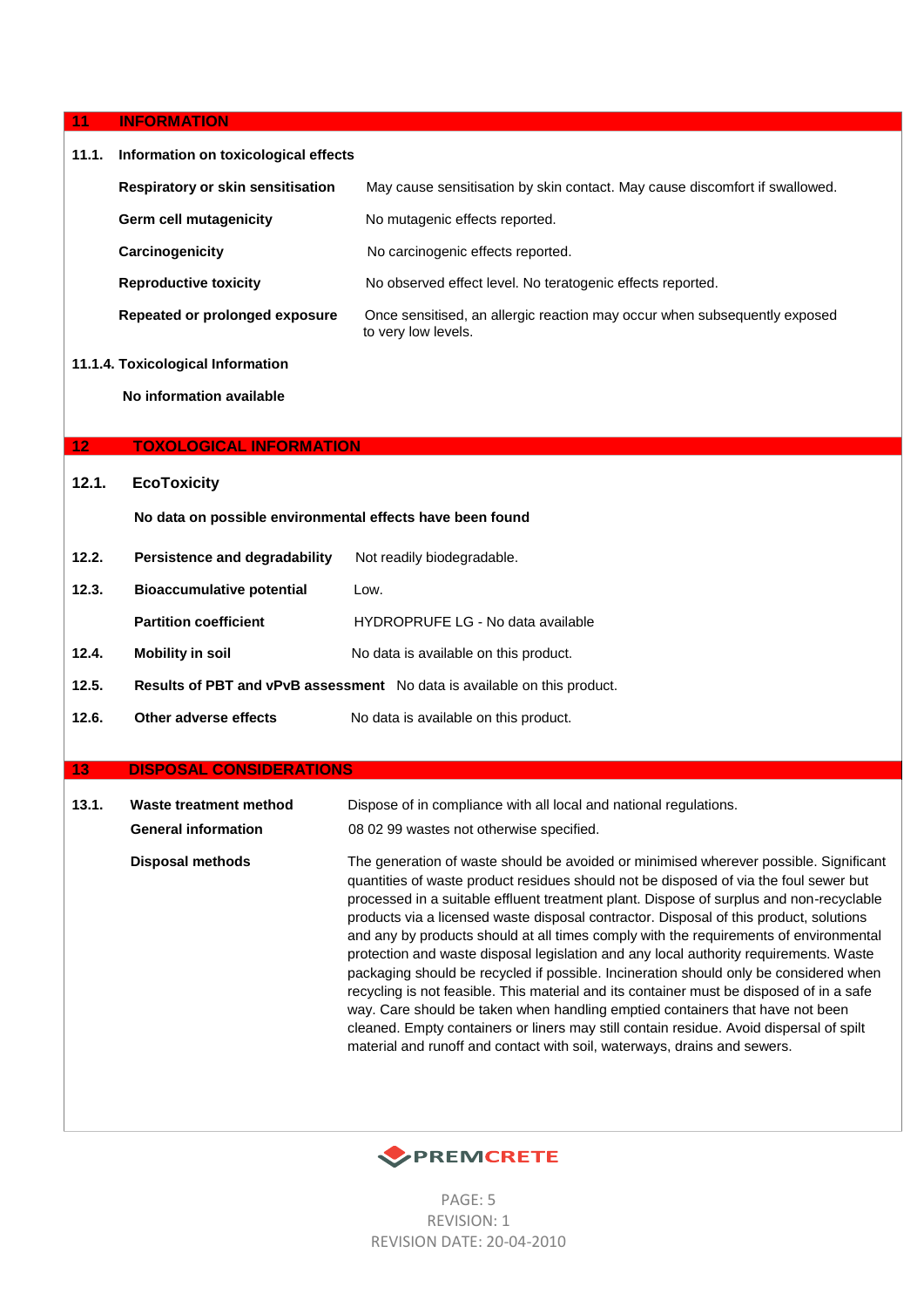|       | <b>Disposal of packaging</b>              | Residues and empty containers should be taken care of as hazardous waste according<br>to Local and national provisions. Do not empty into drains, dispose of this material and<br>its container at hazardous or special waste collection point. Do NOT reuse empty<br>containers. |
|-------|-------------------------------------------|-----------------------------------------------------------------------------------------------------------------------------------------------------------------------------------------------------------------------------------------------------------------------------------|
| 14    | <b>TRANSPORT INFORMATION</b>              | This product is not covered by the international regulation on the transport of dangerous goods                                                                                                                                                                                   |
| 14.1. | <b>UN number</b>                          |                                                                                                                                                                                                                                                                                   |
|       |                                           | n/a                                                                                                                                                                                                                                                                               |
| 14.2. | UN proper shipping name                   |                                                                                                                                                                                                                                                                                   |
| 14.3. | <b>Transport hazard class(es)</b>         |                                                                                                                                                                                                                                                                                   |
|       | <b>ADR/RID</b>                            | 9                                                                                                                                                                                                                                                                                 |
|       | <b>Subsidiary risk</b>                    |                                                                                                                                                                                                                                                                                   |
|       | <b>MDG</b>                                |                                                                                                                                                                                                                                                                                   |
|       | <b>Subsidiary risk</b>                    |                                                                                                                                                                                                                                                                                   |
|       | <b>IATA</b><br><b>Subsidiary risk</b>     |                                                                                                                                                                                                                                                                                   |
|       |                                           |                                                                                                                                                                                                                                                                                   |
| 14.4. | <b>Packing group</b>                      |                                                                                                                                                                                                                                                                                   |
|       | <b>Packing group</b>                      |                                                                                                                                                                                                                                                                                   |
| 14.5. | <b>Environmental hazards</b>              |                                                                                                                                                                                                                                                                                   |
|       | <b>Environmental hazards</b>              |                                                                                                                                                                                                                                                                                   |
|       | <b>Marine pollutant</b>                   |                                                                                                                                                                                                                                                                                   |
| 14.6. |                                           | Special precautions for user. Always transport in closed containers that are upright and secure. Ensure that persons<br>transporting the product know what to do in the event of a spillage.                                                                                      |
| 14.7. |                                           | Transport in bulk according to Annex II of MARPOL 73/78 and the IBC Code                                                                                                                                                                                                          |
|       | <b>ADR/RID</b>                            | For transport approval see regulatory information.                                                                                                                                                                                                                                |
|       | <b>Hazard ID</b>                          |                                                                                                                                                                                                                                                                                   |
|       | <b>Tunnel Category</b>                    |                                                                                                                                                                                                                                                                                   |
|       |                                           |                                                                                                                                                                                                                                                                                   |
|       | <b>IMDG</b>                               |                                                                                                                                                                                                                                                                                   |
|       | <b>EmS Code</b>                           |                                                                                                                                                                                                                                                                                   |
|       | <b>IATA</b>                               |                                                                                                                                                                                                                                                                                   |
|       | <b>Packing Instruction (Cargo)</b>        |                                                                                                                                                                                                                                                                                   |
|       | <b>Maximum quantity</b>                   |                                                                                                                                                                                                                                                                                   |
|       | <b>Packing Instruction</b><br>(Passenger) |                                                                                                                                                                                                                                                                                   |
|       |                                           |                                                                                                                                                                                                                                                                                   |



PAGE: 6 REVISION: 1 REVISION DATE: 20-04-2010